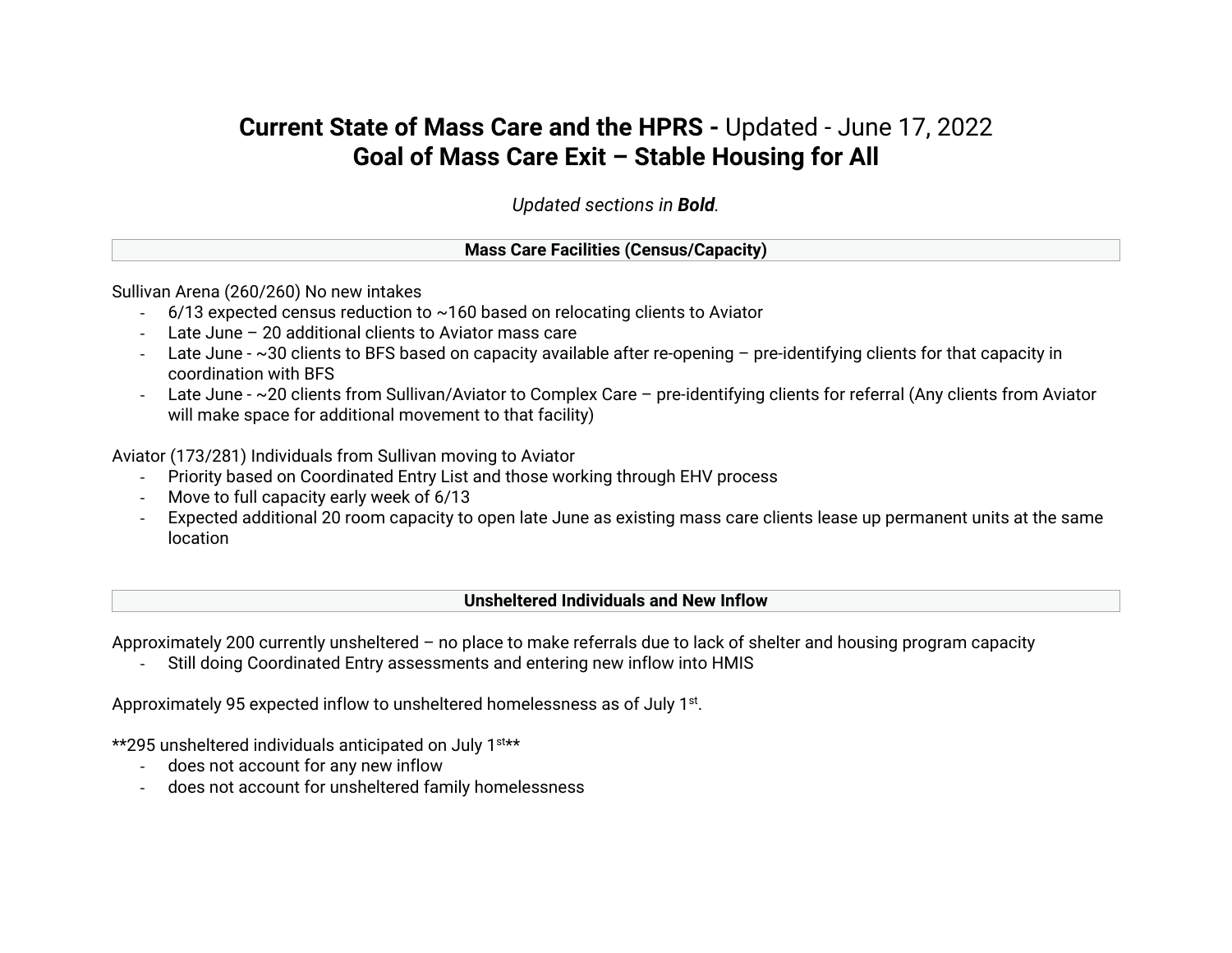#### **Decompression from Sullivan into the HPRS (capacity details below):**

Beginning Census 260

- 65 to Aviator also identified for EHVs
- 30 additional Aviator rooms open for referrals from Sullivan starting 6/9
- 20 additional Aviator rooms late June
- 30 to BFS late June
- 20 to complex care late June

\*\*Ending Census 95 with no identified placements\*\*

## **Established Shelters (Census/Capacity)**

Brother Francis Shelter (76/76) (low barrier)

- Expected full as of 06/13 with existing clients and pre-identified clients from mass care
- Will continue to do outreach at Sullivan until 6/30 as beds open up/turn over

Complex Care Shelter (no new clients/83) (referral only)

- End of June full between existing clients and referred clients from mass care

Gospel Rescue Mission (various capacities) (high barrier – sober/religious)

- **34 open male beds in their shelter program.**
- **Length of stay extended to 90 days for current guests and future referrals to assist with the standing down of Sullivan**
- 12 open male beds in their 1-year recovery program.
- 1 open female bed in their 1-year recovery program.

Downtown Hope Center (55/55) (women only)

- Full, with additional standbys
- 15 air mattresses will be added in covered/enclosed courtyard as overflow only during the summer to assist with the standing down of Sullivan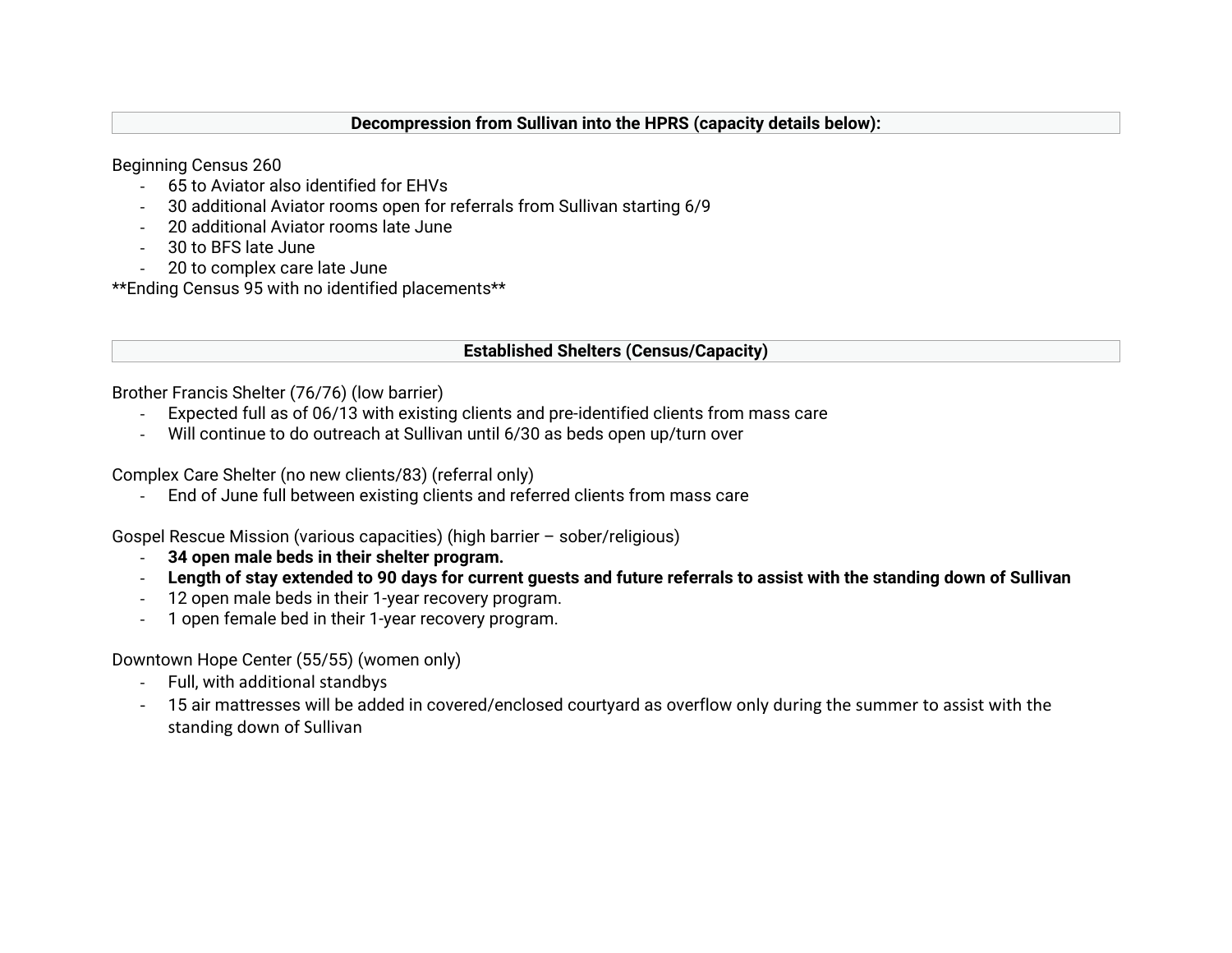#### **Specialized Shelters for Youth and Families (Census/Capacity)\***

Covenant House (Ages 20 and under)

- Capacity and accepting referrals for youth and transition aged youth

AWAIC (52/52) (DV shelter)

- Still accepting referrals for screenings into shelter
- Operating at full capacity most days but availability is fluid

Clare House (49/49) (women and children)

- Currently full

McKinnel House (89/89) (families)

- Currently full

\*Provide case management and housing services to program clients and ACEH notified of program availability

#### **Transitional Housing Programs (Census/Capacity)**

Guest House (150/130 units) – Clients in the GH are from mass care

- All rooms eligible for couples/roommates filled

Henry House  $-$  (50/50)

- Single adult transitional housing

Safe Harbor (families) – Full

- ACEH notified when units open for quick referrals

Housing Stabilization through AHFC – currently full due to a lack of case managers to expand capacity

House of Transformation –

- Referrals accepted
- Need to meet program criteria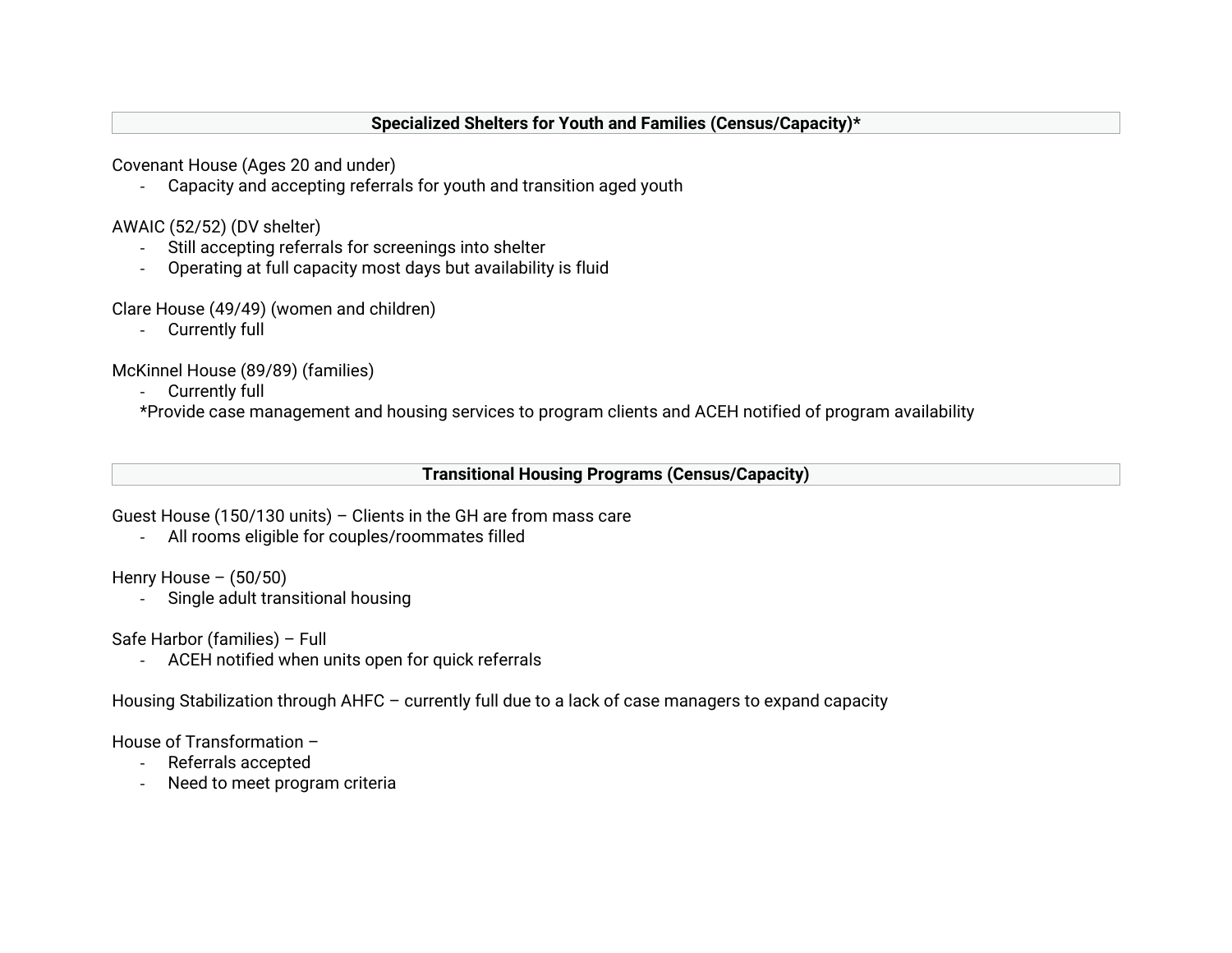Covenant House Micro Units (Ages 18-24)

- Accepts referrals for transition aged youth but not yet open

#### **Permanent Housing Programs for Single Adults and Families**

Shiloh Community Housing – Availability for 4 male and 5 female single adults (no children) aged 18 – 24

- No criminal history of crimes against persons
- Must be interested in getting a job and/or job training and motivated to learn to live independent of public assistance

NeighborWorks Rise Program - full

- 15 with clients from mass care/unsheltered already identified
- Working through the application process

Home for Good – Client referrals accepted, but need to identify units for placement

RuralCap – variety of housing programs – full

- Various applications and criteria
- ACEH notified of open capacity when available

NeighborWorks – variety of housing programs – full

- Various applications and criteria
- ACEH notified of open capacity when available

Cook Inlet Housing – variety of housing programs – active waitlists in place

- Various applications and criteria

AHFC Housing – variety of housing programs – active waitlists in place

- Various applications and criteria

Jewel Lake Villas – active waitlist in place

- Application and criteria apply

Chester Creek Estates/Park – active waitlist in place

- Application and criteria apply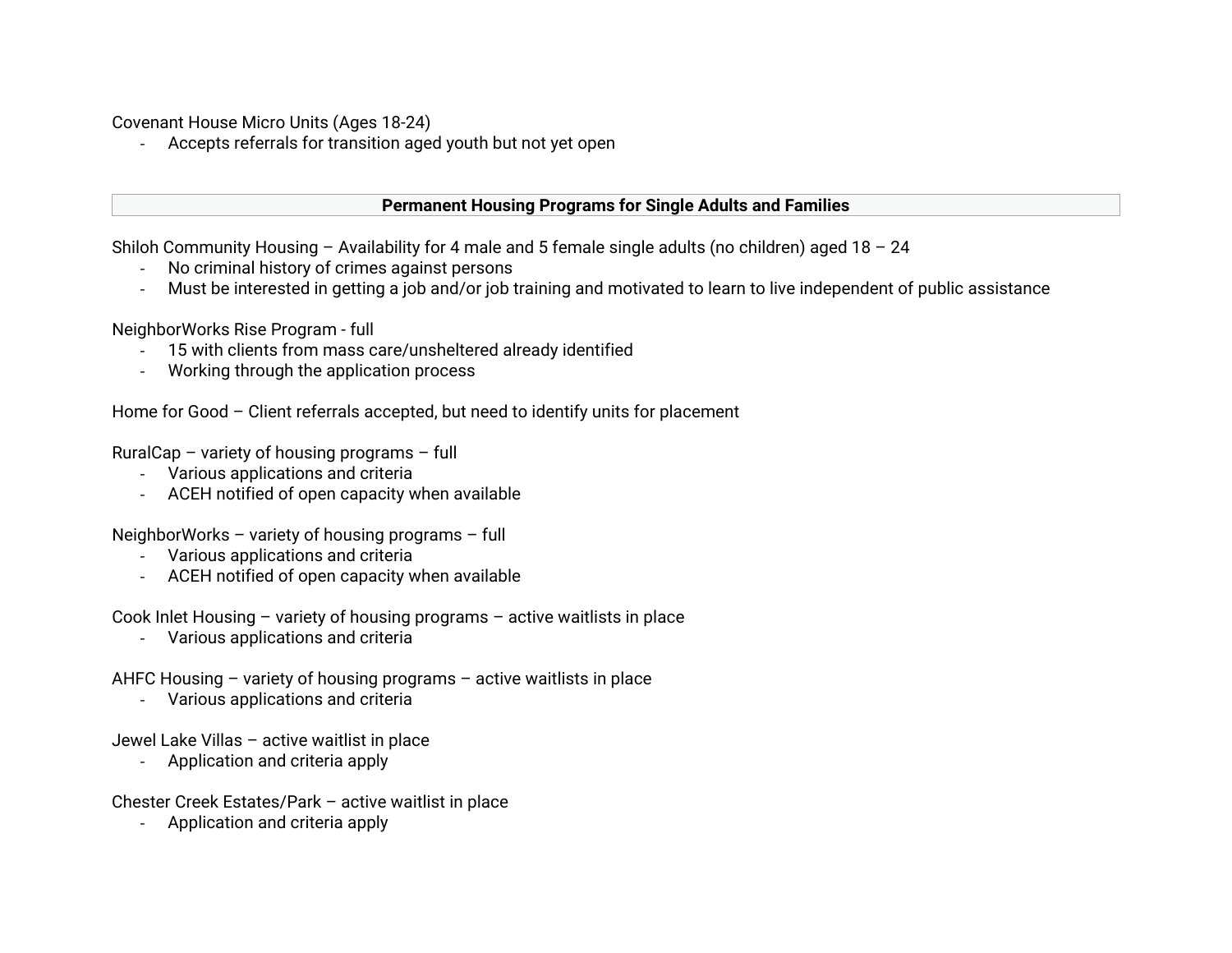Choosing Our Roots (LGBTQIA+ youth)

- At capacity, with a waitlist

#### **Independent Units Available/Identified (awaiting renal assistance availability)**

65 Emergency Housing Vouchers in Process –

- Clients completing required referral process to be approved to shop for units
- All vouchers in process
- Need to identify units

Aviator – 20 units for leasing late June

- Clients already identified from mass care

Units ready for occupancy – No current identified units ready for occupancy

- 30 units awaiting renovation updates for habitability
- Landlord Housing Partnership funding renovation updates

## \$900,000 rental assistance

- Can fund up to 40 units for one year based on fair market rents
- Clients will be identified from mass care
- Uncertain when available

## **Other Facilities, not housing or shelter, identified by AHD**

## Chris Kyle Hospital

- 18 beds available
- Must meet referral criteria

# Salvation Army Substance Misuse Tx

- 24-84 beds available
- Must meet referral and meet medical necessity criteria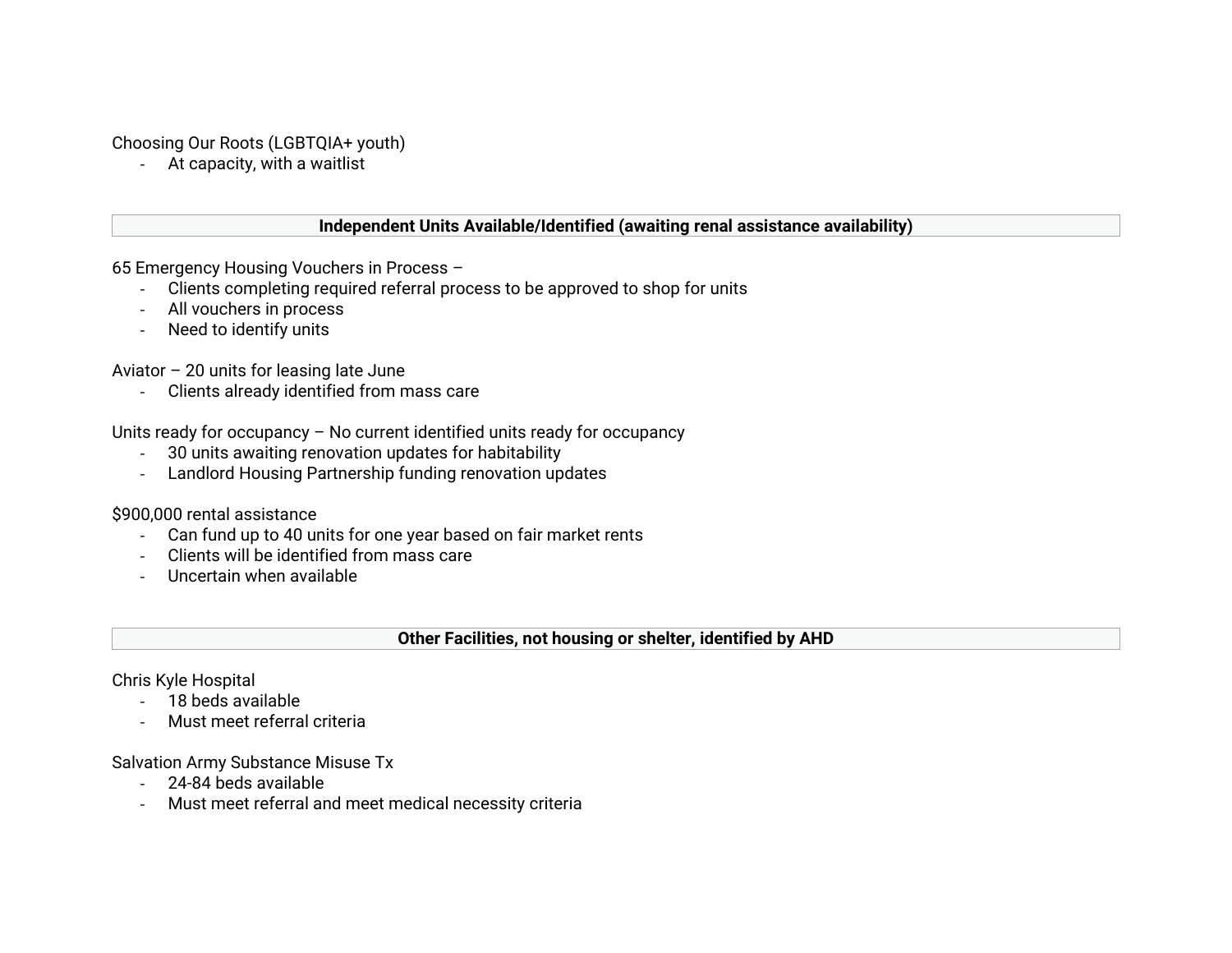## VA Domiciliary

- 30 bed capacity
- Must be eligible for VHA healthcare
- Must meet referral criteria substance misuse and mental health treatment
- **Must be independent with all activities of daily living and be able to engage in treatment planning**

**Downtown Hope Center Services for Unsheltered Individuals**

#### **Showers**

- **25 showers are available to unsheltered per day, open 5 days a week 9am - 2pm**

## **Food**

- **Morning coffee and pastries while waiting for showers**
- **Daily lunch service of soup, sandwich, dessert, drink, and snack bag provided. Within walking distance of both Guest House and Aviator to assist in food services for clients transitioning out of Sullivan**

## **Other Services**

- **Can provide fresh clothing, shoes, sleeping bags, blankets, etc.**
- **Mail service**

**Outstanding Policy Questions for MOA to Decide -**

- 1. Are camps still being abated? If so, what shelter space is being used to justify abatement?
- 2. Will the Muni provide food and water to those unsheltered? If so, how and who will pay for it? When?
	- $\circ$  ACEH can coordinate outreach and case management teams to coincide with distribution points and schedules
- 3. Are hygiene facilities going to be provided for unsheltered individuals?
	- a. Plan for refuse services and handwashing?